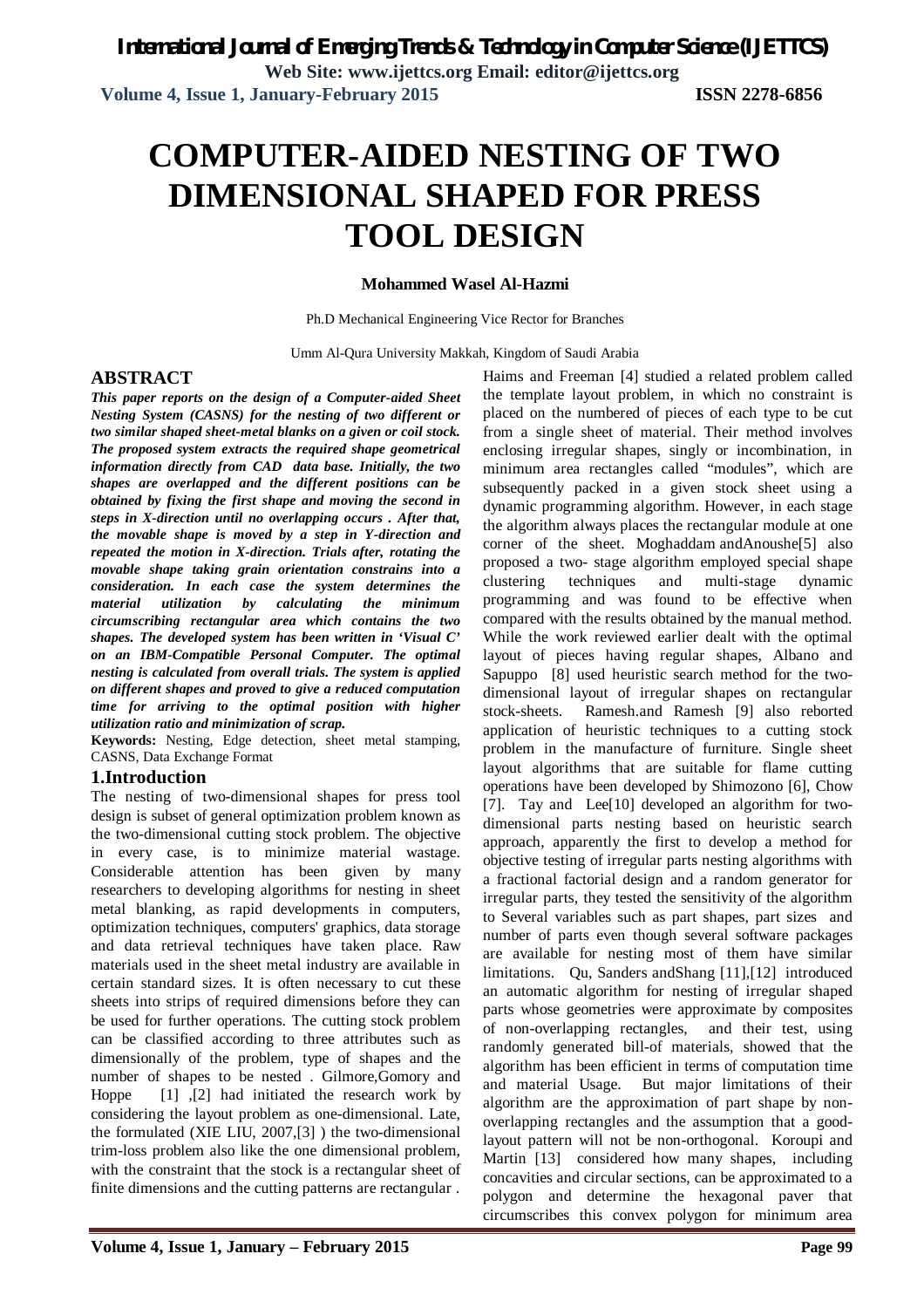## **Volume 4, Issue 1, January-February 2015 ISSN 2278-6856**

bounded by linear edges. The second is line-arc format that is available for shapes bounded by lines and arcs . The third format is the STEP format.

addition. Ismail and Hon [14] Contained two approaches to the automatic pairwise clustering of two-dimensional shapes for press tool design . The first approach is based on extracting the edge information as edge arrays, which are manipulated to obtain the optimum pairing; while the second applies the non-deterministic concepts of genetic algorithms. Pasad and Somasundaram [15] developed the design and implementation of a computer -aided sheet nesting system for irregular-shaped sheet-metal blanks on a given sheet stock or coil stock. The system is designed by considering several constraints of sheet-metal stamping operations , such as bridge width and grain orientation, and design requirements such as maximizing the strength of the part when subsequent bending is involved and economical justification for a single or multiple station operation. Prasad and Somasundaram [16] developed an intelligent algorithm for nesting of irregular shaped sheet metal blanks with varying blank geometries. A nesting algorithm has been developed by incorporating a new sliding technique in order to find all the feasible arrangements in such a manner that arbitrary blanks do not overlap or intersect. But , the algorithm calculates the utilization ratio by considering neglecting the wastage at the ends of the sheet. The nesting problem addressed by most of the researchers can be classified in two groups. The first one is for blanks having rectangular shapes, in which different mathematical programming techniques have been used to generate optimal layouts. The second one is approaches have been developed for generating optimal layouts by approximating blank profile to either rectangular enclosures or polygons .

### **2. Design factor**

The proposed system has been considered the grain orientation, the minimum bridge width and maximum material utilization. This is more so if the quantity of blanks to be produced is large and /or if the material is expensive. The grain orientation of strip is important when the bending is needed. To obtain maximum strength of parts, the bend should be made at an angle of 90 degree to the direction of rolling. If no subsequent bending operation is involved a blank can be rotated in any direction without due reference to the rolling direction . If a blank contains several bends only the most critical bend shall be considered. Blank layout also takes into consideration the press capacity available . Multiple blanking requires a large press bed area as well as blanking pressure .

## **3.Blank Geometry Representation**

The two dimensional shapes can be divided into elements such as line segments, arc segments and circles. The system stores co-ordinates of start and end points for line entities, co-ordinates of the center point, start point and end point of the arcs and center, and radii for circles. Generally, the input data for shape can be one of three formats. The first is a sample continuous point-to-point representation in which the number and co-ordinates of the shape vertices are taken in an anti-clockwise direction. This type of format can only be used to represent shapes

## **4.The New Developed System**

The main problem will take drawing shape from any drawing package and will check the extremes of the figure on the screen. Then calculate the maximum and minimum co-ordinates to obtain the rectangle enclosing the figure. It is accepts this co-ordinates as pointers and also change the background color. The figure will be approximated by a number of equally sized connected squares that are calculated by superimposing a rectangular grid on the optimum oriented shape. The grid size is calculated from the maximum dimensions of the optimum circumscribing rectangle and the user selected number of grid elements. The grid is scanned both horizontally and vertically to determine whether an element lies inside or is outside the shape. The elements inside the shape are defined as solid elements but all other elements are defined as empty. The shape will be converted into two dimensional arrays in which solid elements are numerically represented by "1" and empty elements are represented by "0" as shown in Fig. 1.



**Fig.1** A data conversion shape

### **4.1-Making possible orientations**

Blank can be positioned multi different ways in the stripchoice of the correct method depends upon part shape, production requirements, and any bends that must be applied. These positions or orientations involve fixing one of the two shapes while the other shape can assume one or more of the following :

- (a) Rotation from 0oto 180 o
- (b) Mirroring relative to the X-axis
- (c) Mirroring relative to the Y-axis

And in each previous case, moving the movable shape in horizontal and vertical steps relative to the fixed shape as shown in Fig.2.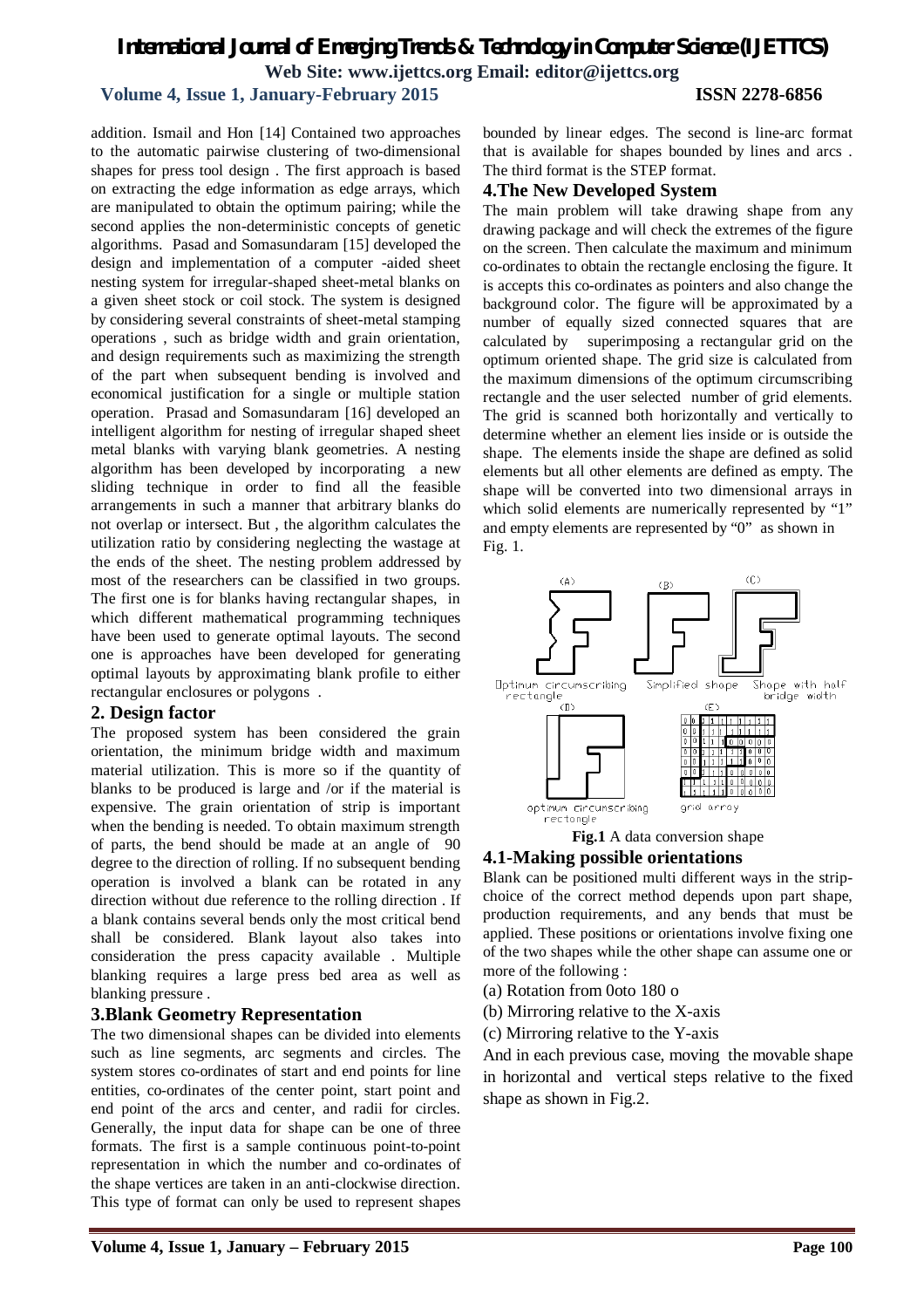**Volume 4, Issue 1, January-February 2015 ISSN 2278-6856**





The procedure presented above will be used to obtain the optimum pair orientation that results in maximum material utilization. It is often necessary to determine the number of blanks in each strip to establish the extent of the waste end D. The number of blanks per strip for a single-pass layout is found by the formula : Single-Pass Layout







**Fig.(3-b)**

The area of the blank  $(A1)$ =sum( $Y$ i +  $Y$ i+1 )( $X$ i - $Xi+1$  ) /2(1)

| The area of a strip(A2)= $S^*W$         | (2) |
|-----------------------------------------|-----|
| Blanks per strip N=S - $(P + 2E)/P + 1$ | (3) |
| For the waste end D=S- $[P(N-1)+P+2E]$  | (4) |

The utilization ratio= $A1^*N/A2$  (5)

For two rows , the following formulas determine the number of blanks per strip and the extent of the waste end :.

| $WasteD=S-[0.5P(N-1)+P+2E]$ | (6) |
|-----------------------------|-----|
|-----------------------------|-----|

Blanks per strip  $N1=S-(P+2E)/(0.5P)+1$  (7)

The utilization ratio =  $A1 * N1 / A2$ where:

A: number of blanks per strip

S : length of sheet

P : pitch

E : bridge width

Material saving is not the only reason that decides the final blank layout for determining the number of blanks in the strip. The other causes such as proper balance of blanking pressure by adding the bridge width, the dimensions available of strip stock or coil stock and rolling directions of material. These reasons have to be considered together with same of the best layout generated. Initial selection will be done based on best utilization ratio. If it is limited by other constraints the next best utilization that satisfies all the required constraints will be considered. The flow chart depicting is shown in Fig.4

# **5. Case Study**

The nesting algorithm has been implemented on a 32-bit personal computer with 4MB of main memory. The algorithm is implemented in Visual C. Finally, a graphic interface has been developed with the standard graphic format (STEP) to accept the shape geometry. Figure (1)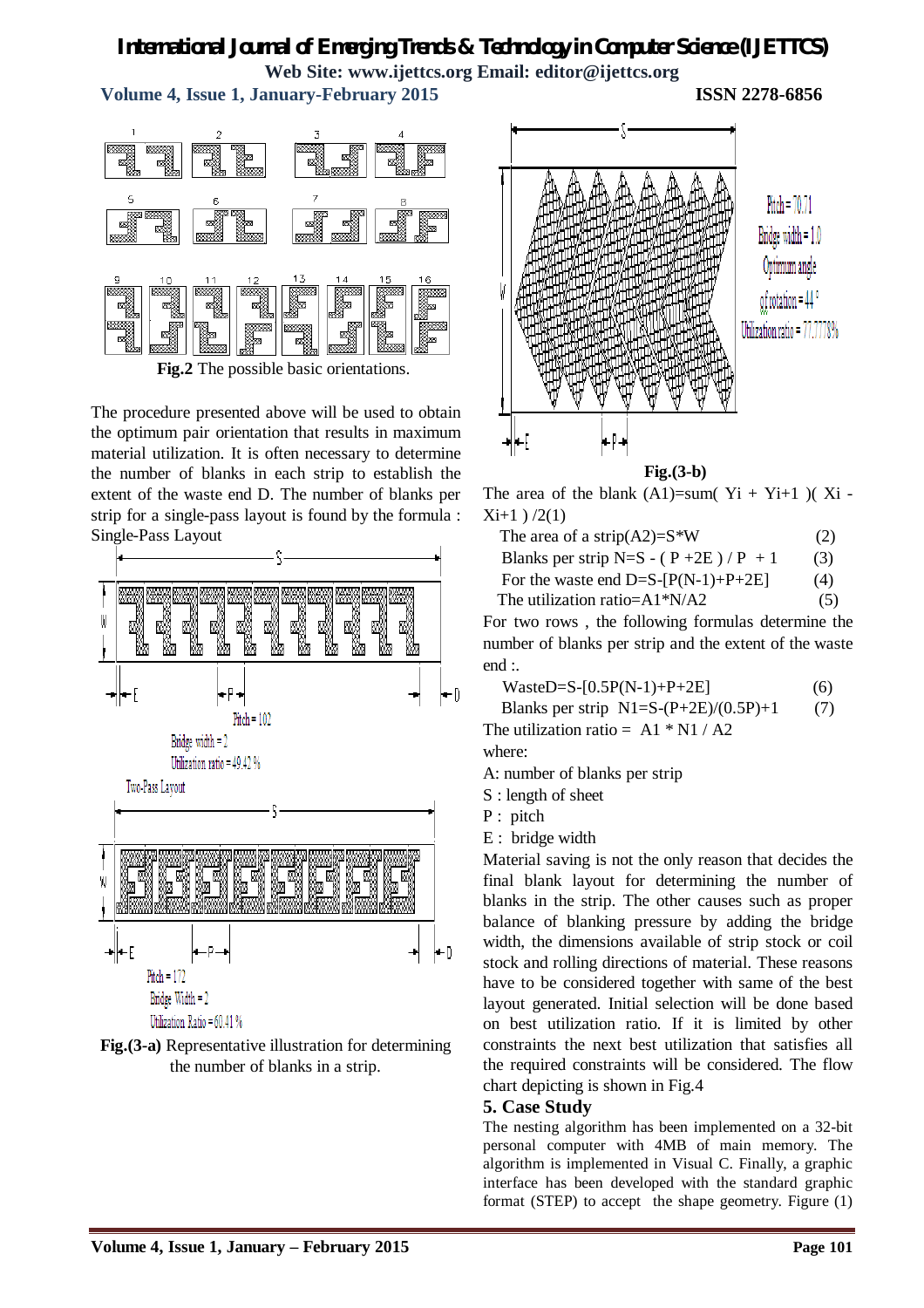## **Volume 4, Issue 1, January-February 2015 ISSN 2278-6856**

shows a sample blank that is tested with the nesting algorithm. The sample blank in Fig.(1-a) is original shape that removes small concave features within the shape to obtain the simplified shape shows in Fig.(1-b). The bridge width is added through offsetting the shape edges by half the bridge width. This results in creating a surrounding exclusion zone as shown in fig. (1-c). The shape is enclosed by finding the minimum circumscribing rectangular area. After that, the shape conversion routine is a two dimensional array in which solid elements are numerically represented by '1' and empty elements are represented by  $0$ , as shown in Fig.(1-d), Fig(1-e). Then, the optimum pair is achieved by estimating the maximum material utilization factor for each possible orientation that are shown in Fig. 2 for example given in Fig. 1 .



**Fig.4** Flow chart showing the main program.

## **6.Conclusions**

In this paper, the nesting of two dimensional shaped sheet metal blanks has been developed. The original shape is converted to an approximate rectangular grid representation where non-essential features are removed and a bridge width added. The two shaped are overlapped and the different positions can be obtained by moving one shape and fixing another. In each position the system determines the material utilization, pitch and slitting width. The system was extensively tested for a large number of components manufactured in various sheetmetal industries. Through many practicable case studies, the utilization depends on the shape geometry, types of material, sheet thickness and the available dimensions sheet metal. The system proved its efficiency, effectiveness and usefulness.

#### **References**

- **[1]** GILMORE, P.C., and GOMOSY, R.C., 1961, Alinear programming appoarch to the cutting stock problem. Operations Research , 9, 724-746.
- **[2]** Hopper, E. and Turton, B.C.H.,2002, An empirical investigation of metaheuristic and heuristic algorithms for a 2D packing problem. Eur. J. OplRes., 128, 34–57
- **[3]** S. Q. XIE, G. G. WANG' and Y. LIU, 2007, Nesting of two-dimensional irregular parts:an integrated approach , International Journal of Computer Integrated Manufacturing, Vol. 20, No. 8, December 2007, 741 – 756
- **[4]** HAIMS, M.J., and FREEMAN, H., 1970, A multistage solution to the template layout problem. IEEE Transactions in Systems, Science and Cybernetics , SEC-6, 145-151.
- **[5]** M. J. Moghaddam, M. A. Farsi, M. Anoushe, 2014, Development of a new method to automatic nesting and piloting system design for progressive die**,** Int J AdvManufTechnol 36:658–670.
- **[6]** SHIMOZONO, M., et al.,1979, Computer aided manufacturing system for sheet metal parts. Bulletin of the Japanese Society of Precision Engineering , 13, 76-85.
- **[7]** CHOW, W.W., 1979, Nesting of single shape on a strip. International Journal of Production Research , 17, 305-322.
- **[8]** ALBANO, A., and SAPUPPO, G., 1980, Optimal Allocation of two-dimensional irregular shapes using heuristic search methods.IEEE Transaction on Systems, Man and Cybernetics, SMC-10, 242-248.
- **[9]** Ramesh Babu, A. and Ramesh Babu, N., 2001, A generic approach for nesting of2-D parts in 2-D sheets using genetic and heuristic algorithms.Comput.-Aided Des., 33, 879–891.